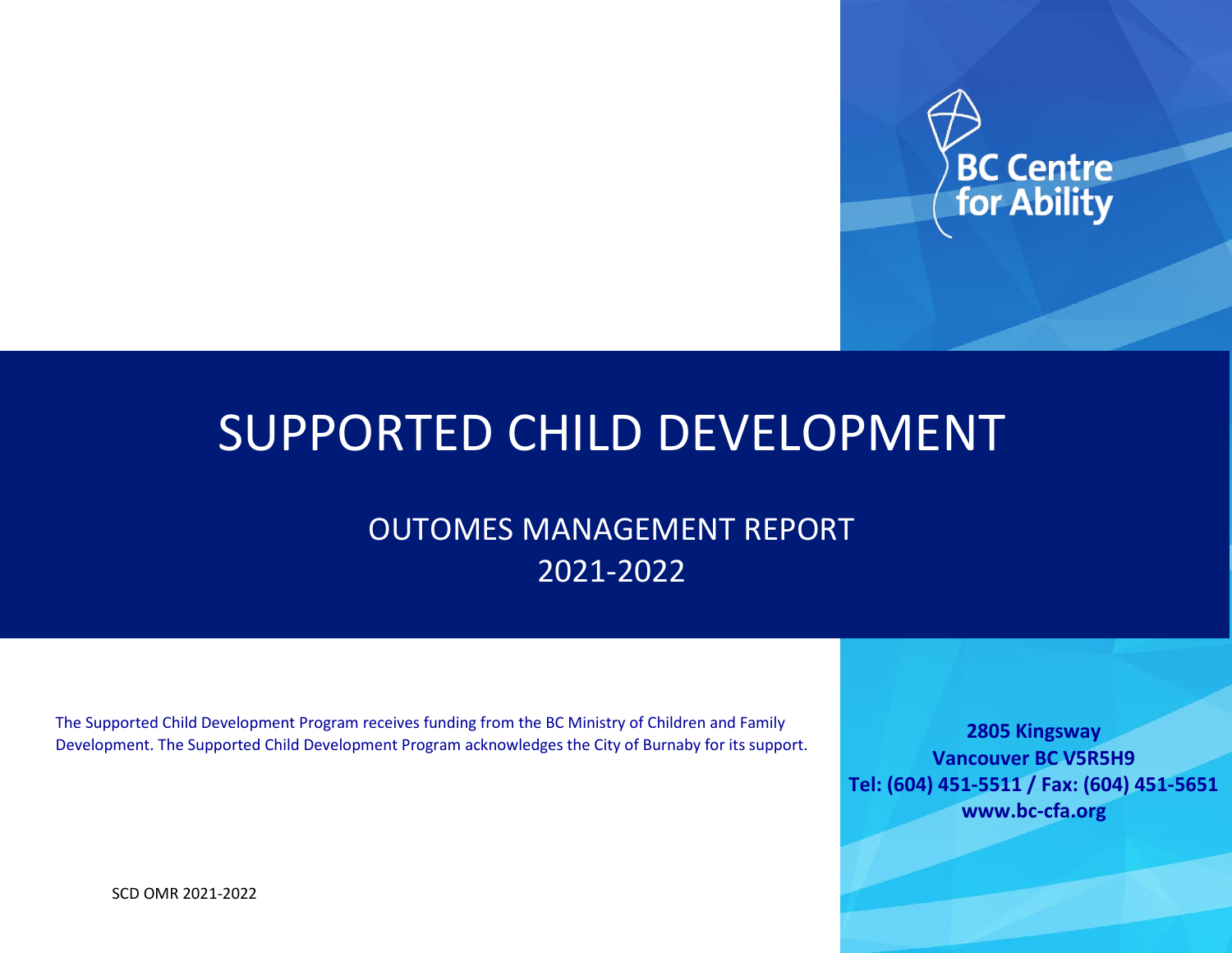## **TABLE OF CONTENTS**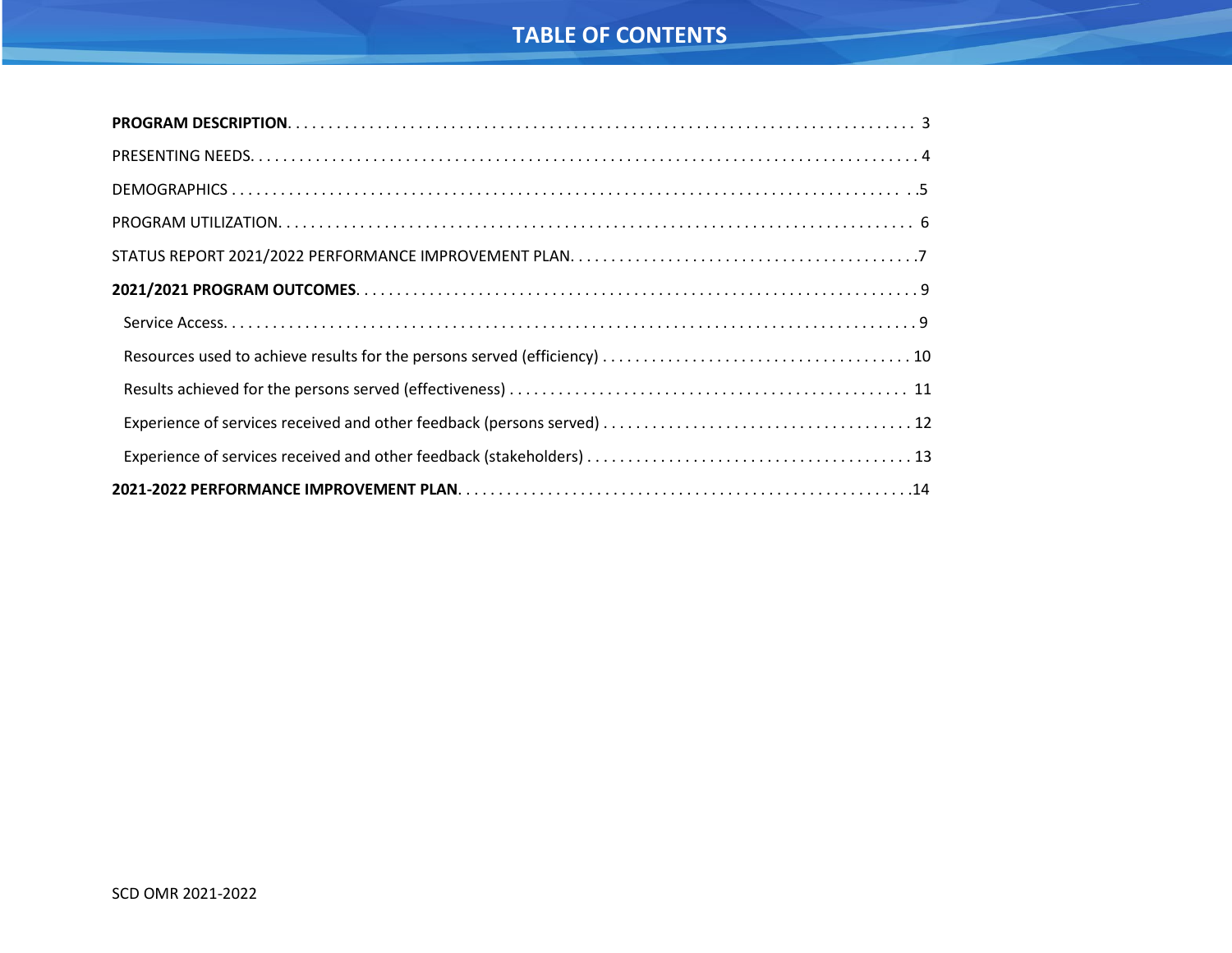### **PROGRAM DESCRIPTION**

#### **Program Goals**:

<span id="page-2-0"></span>j

- 1. To assist families of children with extra support needs to access inclusive child care that meets the families' needs.
- 2. To support child care, preschool and out-of-school care programs to implement and develop inclusive principles and practices to enhance all children's experiences.

#### **Target Population**:

- 1. Children and youth who require additional support to attend child care or preschool.
- 2. Licensed/registered or license-not-required child care program or preschool located in Burnaby or Vancouver.

#### **Eligibility Criteria:**

- 1. Children and youth from birth to 19 years,
- 2. Residents of British Columbia,
- 3. Children who live in and/or attend a child care program in Vancouver or Burnaby,
- 4. Children who have a developmental delay or disability in physical, cognitive, communicative or social/emotional areas and also may require extra support services to be included in a child care program.

#### **Key Services offered by Supported Child Development (SCD) Program**

- Assist families to find options and available spaces in child care programs
- Develop individual program plan to meet the child's needs
- Consultation on implementation of inclusive principles and practices for child care programs
- In-services and workshops on a variety of topics for child care programs
- Toys and materials for families and child care programs from the SCD Lending Library
- Funding disbursement for additional staffing support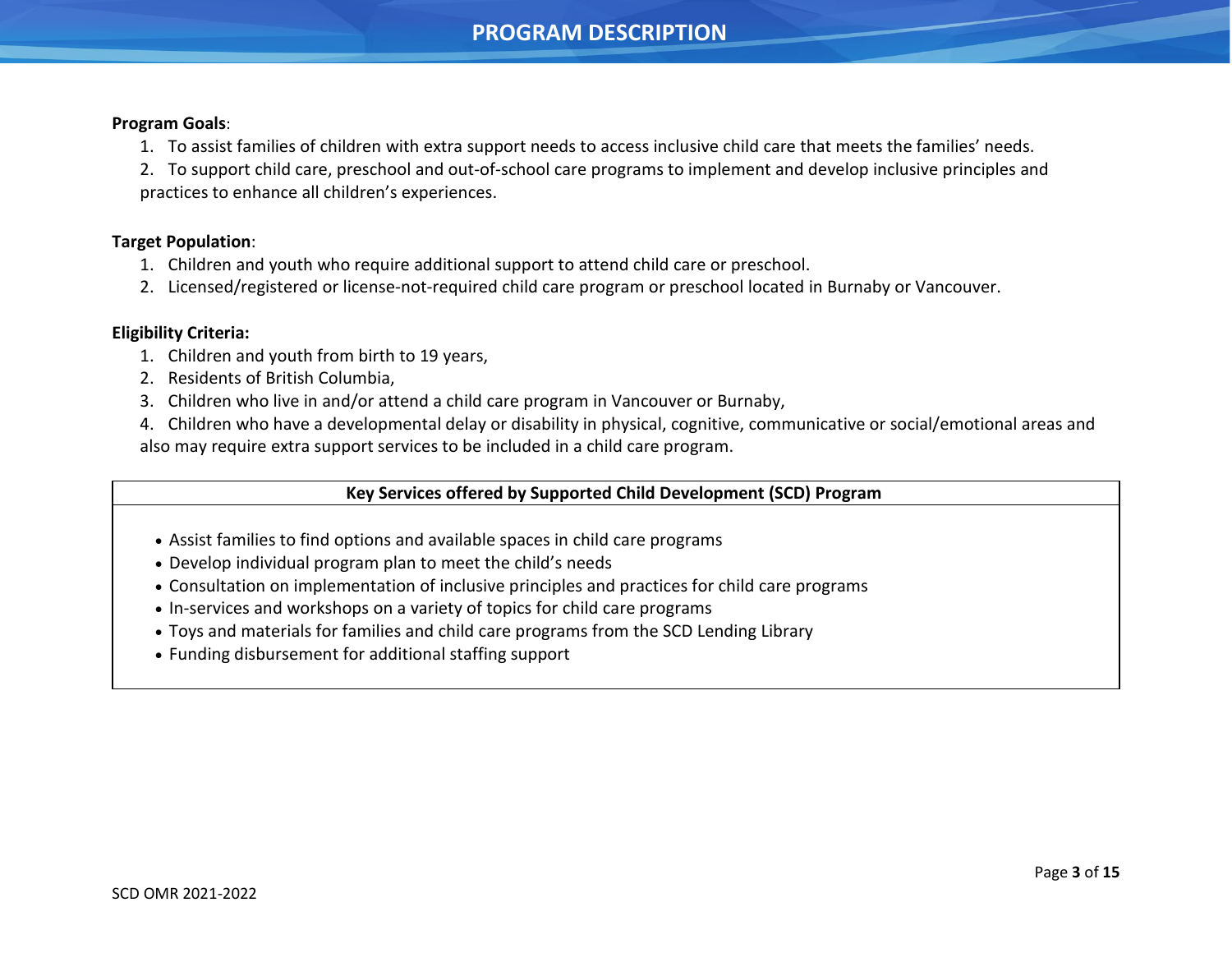| <b>Presenting Need</b>  | #Male | #Female | #Other | % Male | % Female | % Other |
|-------------------------|-------|---------|--------|--------|----------|---------|
| <b>Behaviour</b>        | 337   | 61      |        | 85     | 15       |         |
| <b>Communication</b>    | 471   | 164     |        | 74     | 26       |         |
| <b>Health</b>           | 27    | 19      |        | 59     | 41       |         |
| <b>Mobility</b>         | 36    | 20      |        | 64     | 36       |         |
| <b>Participation</b>    | 411   | 148     |        | 73     | 27       |         |
| <b>Social Emotional</b> | 367   | 102     |        | 78     | 22       |         |

#### **Vancouver: (n=1072)**

<span id="page-3-0"></span>j

#### **Burnaby: (n=445)**

| $\sqrt{2}$<br><b>Presenting Need</b> | #Male | #Female | #Other | % Male | % Female | % Other |
|--------------------------------------|-------|---------|--------|--------|----------|---------|
| <b>Behaviour</b>                     | 156   | 26      |        | 86     | 14       |         |
| <b>Communication</b>                 | 225   | 90      |        | 71     | 29       |         |
| <b>Health</b>                        | 17    | 17      |        | 50     | 50       |         |
| <b>Mobility</b>                      | 14    | 15      |        | 48     | 52       |         |
| <b>Participation</b>                 | 176   | 68      |        | 72     | 28       |         |
| <b>Social Emotional</b>              | 201   | 64      |        | 76     | 24       |         |

**Summary Analysis:** In our client records management system (CRM), Salesforce, consultants continue to choose as many presenting needs as is applicable to each client. This is the second year Behaviour is as an option and in Vancouver 37% of our clients have identified this as a presenting need with 85% of this group identifying as male. In Burnaby 41% of our clients have identified Behaviour as a presenting need with 86% of this group identifying as male; both communities show almost identical results to last year. Communication continues to be the most frequent presenting need in both communities, with 59% of Vancouver clients and 71% of Burnaby clients identifying this area of need at time of referral. The percentage of male to female is similar to our gender distribution on the following page of 75% male to 25% female with the exception of health and mobility which are more evenly split between the genders.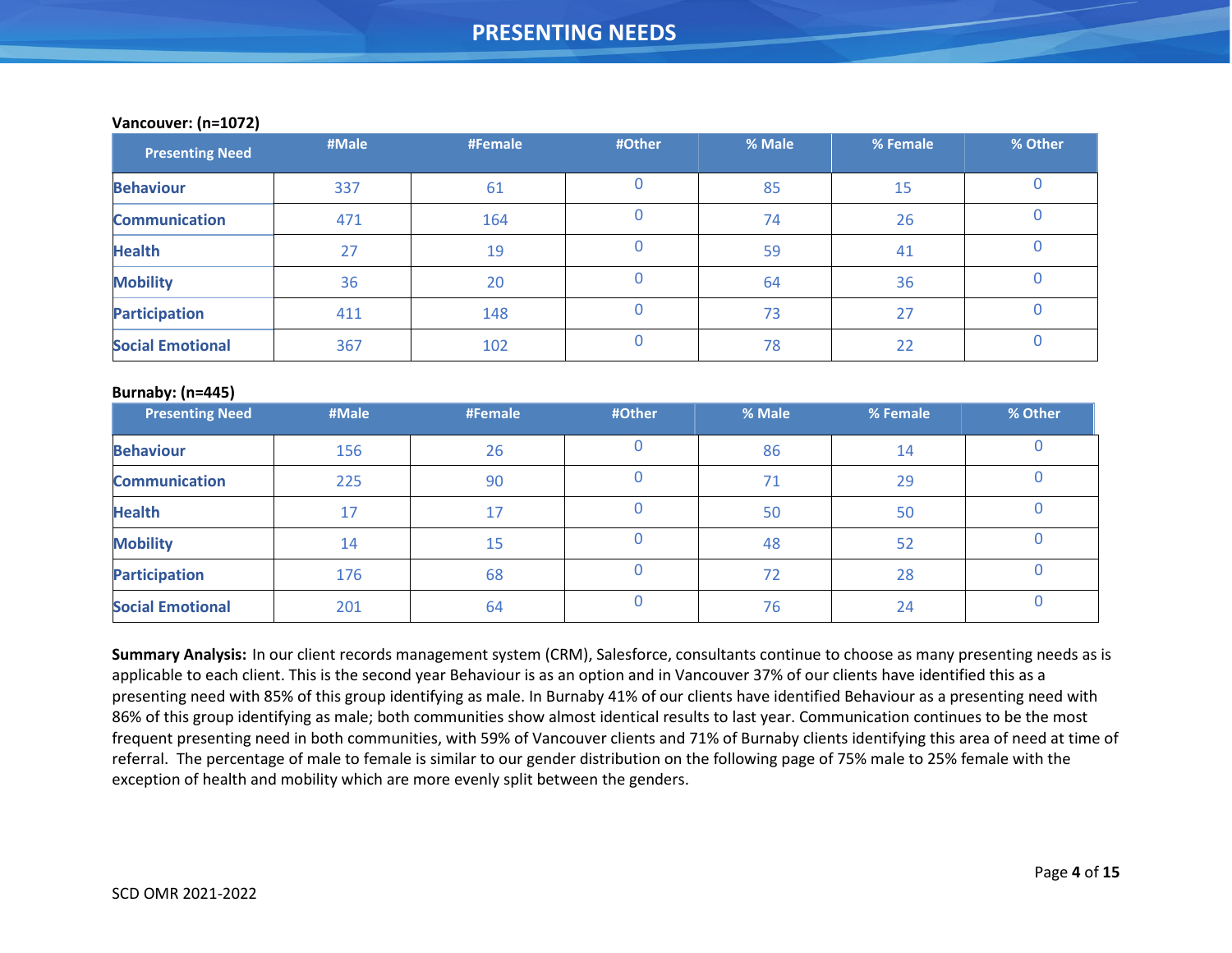<span id="page-4-0"></span>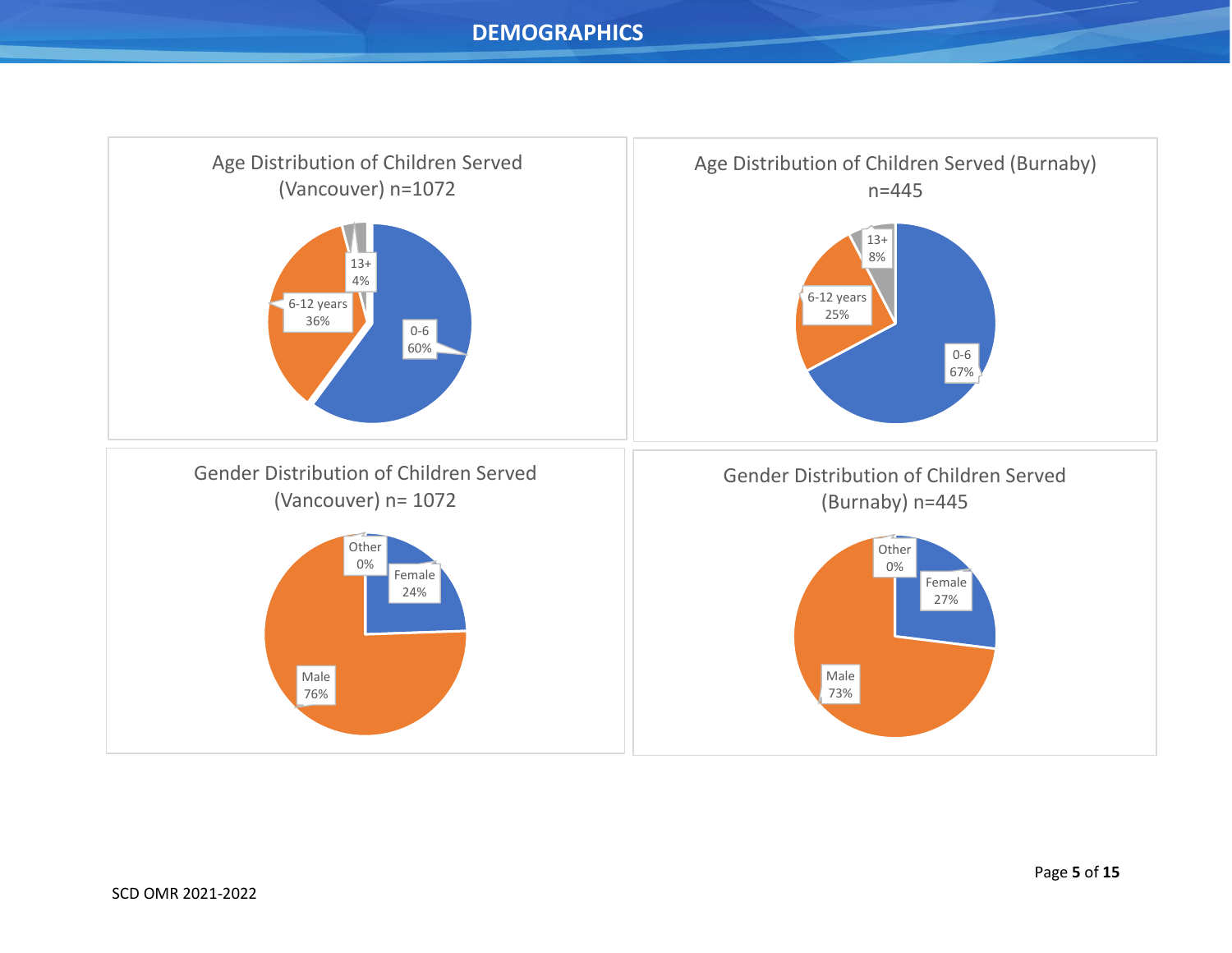<span id="page-5-0"></span>

Summary Analysis: We served more children in both communities this past year. Vancouver saw a 5% increase over the past year exceeded the number of children we were serving in 2019-2020. Burnaby increased their children served by 4% over the past year and are serving the same number they did in 2019-2020. The SCD consultants are getting back to more in person services with families and are still offering virtual options for those who prefer to meet through Microsoft Teams or on the phone. We continue to use interpreter services through phone and in-person meetings with families. We have also had some of our written documents translated such as our consent forms.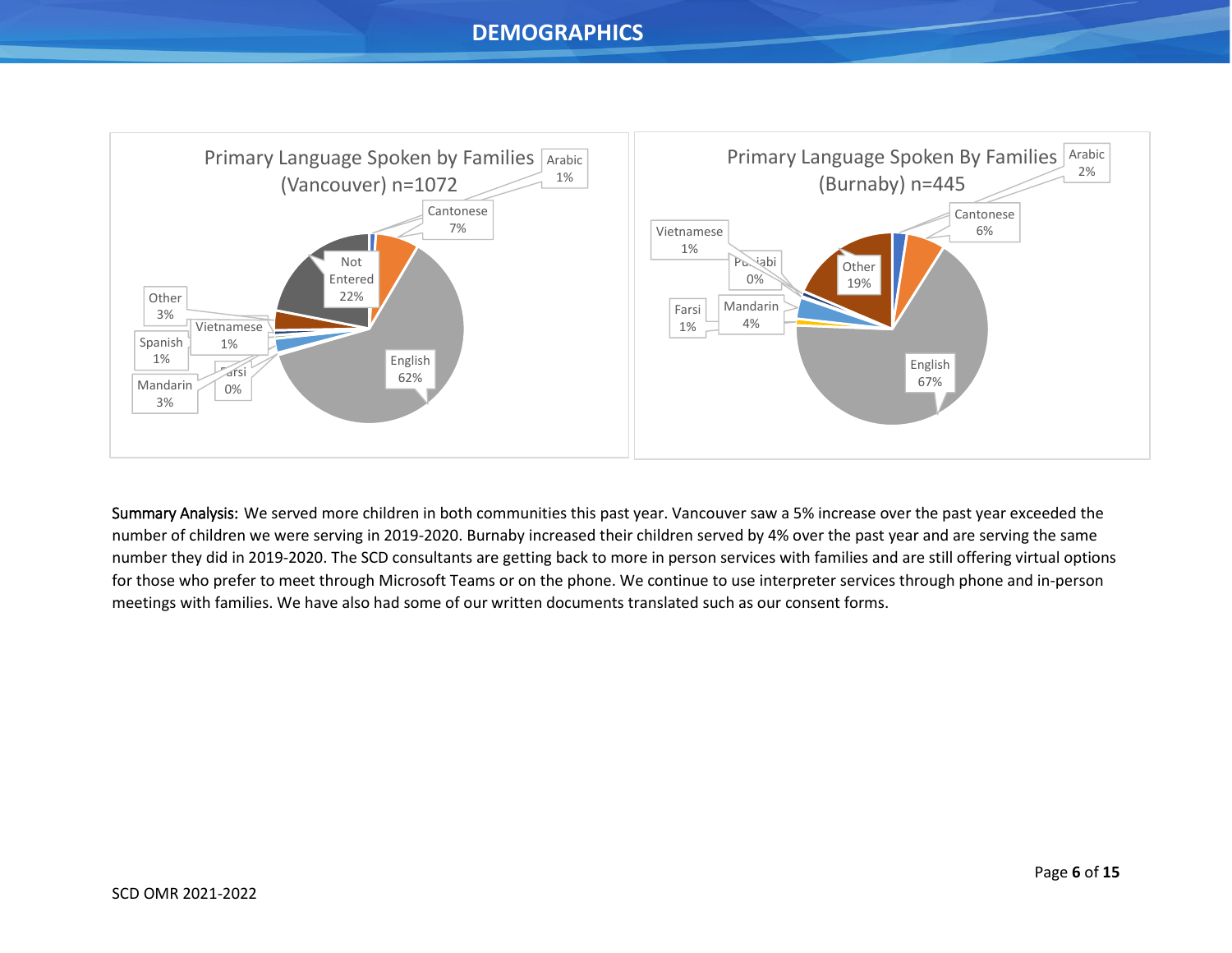## **STATUS REPORT 2021-2022 PERFORMANCE PLAN**

<span id="page-6-0"></span>

| <b>Area for Improvement</b>                                                                                                                                                                      | <b>Action Plan</b>                                                                                                                                                                                                                                                                                                                                                                                                           | <b>Results</b>                                                                                                                                                                                                                                                                           |
|--------------------------------------------------------------------------------------------------------------------------------------------------------------------------------------------------|------------------------------------------------------------------------------------------------------------------------------------------------------------------------------------------------------------------------------------------------------------------------------------------------------------------------------------------------------------------------------------------------------------------------------|------------------------------------------------------------------------------------------------------------------------------------------------------------------------------------------------------------------------------------------------------------------------------------------|
| <b>Service Access - Families</b><br>We will continue to work with families to<br>understand how to increase the ease and speedreferral agencies through word of mouth,<br>of accessing services. | We continued to promote our online referral<br>process to community partners and other<br>monthly Burnaby ECD table meetings, quarterly<br>VEIAN and LAC meetings, social media,<br>quarterly SCD newsletters and BCCFA<br>community newsletters.                                                                                                                                                                            | <b>Complete</b>                                                                                                                                                                                                                                                                          |
| <b>Experience of Services- Families</b><br>We will ensure that Parents/Guardians are<br>always involved in determining their child's<br>goals and strategies.                                    | We shared this feedback with the SCD team at<br>our June 2021 department meeting and<br>discussed strategies for improvement. To<br>ensure that family strategies for their child's<br>goals were meeting the parents where they are 89% felt involved in developing their child's<br>and allowing for participation towards goal<br>achievement we provided evaluation and<br>education through internal training sessions. | <b>Complete</b><br>We provided training sessions from July -<br>October 2021 on the F-words in Childhood<br>Disability. Family survey results were positive at<br>goals and strategies. We are continuing to<br>evaluate and improve family involvement with<br>the support of CanChild. |
| The SCD program will improve the provision of<br>clear and understandable information to all<br>parents/guardians.                                                                               | Through intake and ongoing contact with<br>families, we provided education on the client<br>portal and encouraged families to use it. We<br>reviewed the way we share information with<br>families, such as through email and the portal<br>to ensure we were using the platform most<br>comfortable to parents/guardians.                                                                                                   | <b>Complete</b>                                                                                                                                                                                                                                                                          |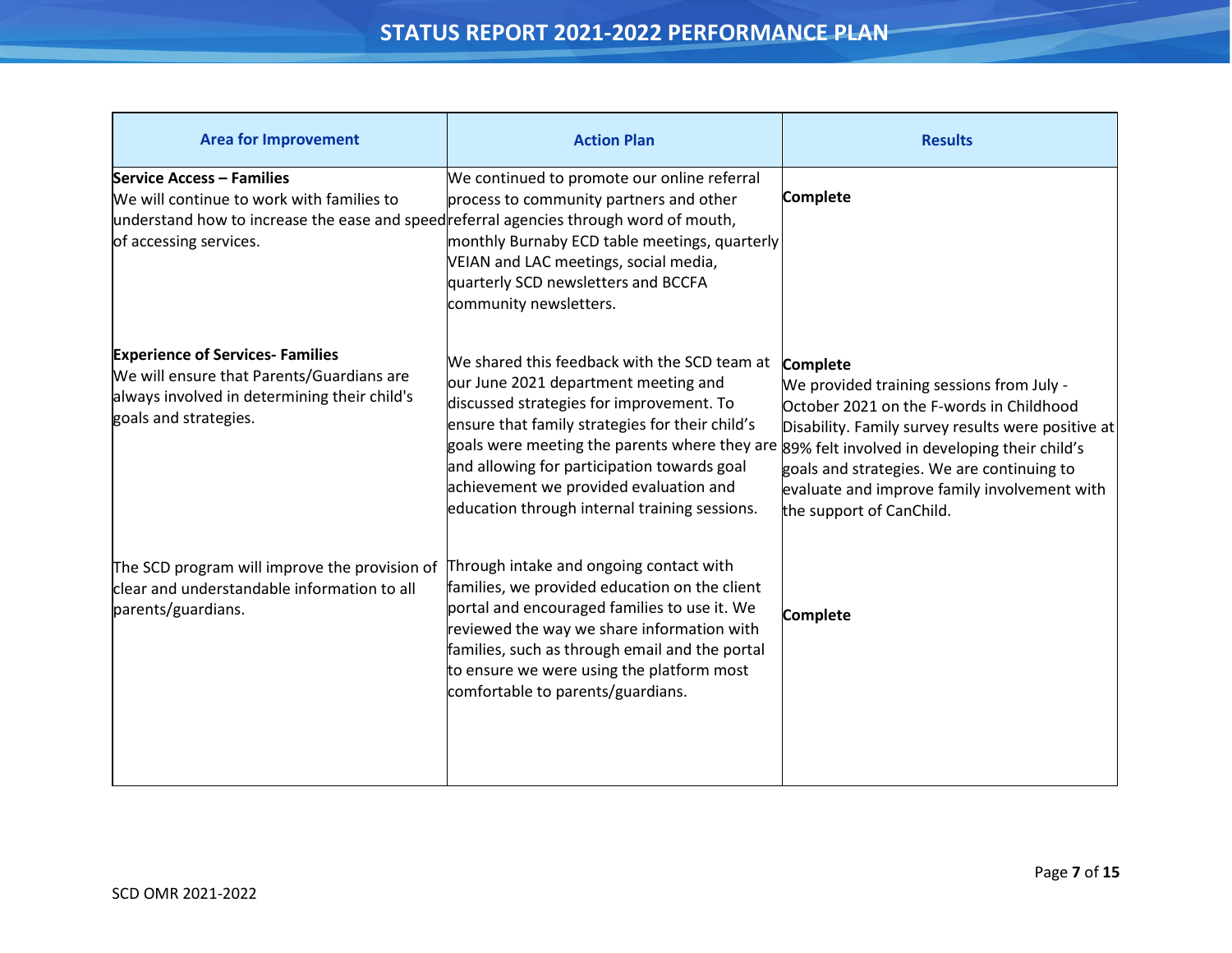## **STATUS REPORT 2021-2022 PERFORMANCE PLAN**

| <b>Area for Improvement</b>                                                                                                                                                                                                                                              | <b>Action Plan</b>                                                                                                                                                                                                                                                                                                                                                                               | <b>Results</b>                                                                                                                                                                                |  |
|--------------------------------------------------------------------------------------------------------------------------------------------------------------------------------------------------------------------------------------------------------------------------|--------------------------------------------------------------------------------------------------------------------------------------------------------------------------------------------------------------------------------------------------------------------------------------------------------------------------------------------------------------------------------------------------|-----------------------------------------------------------------------------------------------------------------------------------------------------------------------------------------------|--|
| <b>Experience of Services-</b><br><b>Child Care Programs</b><br>Ensure SCD Consultants are engaging in yearly<br>communication with active child care programs preferred way to provide consultation and<br>about their needs and preferences regarding<br>consultation. | Consultants reviewed questions from the<br>child care profile on a regular basis with all<br>active child care programs to determine the<br>resources. Consultants continued to<br>summarize the conversation or meeting in<br>the Facility Account section of Salesforce.<br>This was reviewed at an SCD department<br>meeting in June 2021 and at clinical case<br>reviews through March 2022. | Complete                                                                                                                                                                                      |  |
|                                                                                                                                                                                                                                                                          | We inquired with child care staff through<br>surveys and personal communication if they<br>have been asked about their goals and their<br>preferred ways to provide consultation and<br>resources to determine what would increase<br>their satisfaction.                                                                                                                                        | <b>Complete</b><br>We received a 94% satisfaction response from<br>child care staff which is a 7% increase from<br>previous survey.                                                           |  |
| Innovate: Improve service delivery<br>Improve services for children that move<br>from city to city by creating an exit survey to<br>ask families who moved to a different city<br>questions about services requested and<br>accessed in the new city.                    | Create an exit survey to ask families who<br>moved to a different city questions about<br>services requested and accessed in the new<br>city. This exit survey will also be used for all<br>families being discharged and results will be<br>reviewed as available.                                                                                                                              | Complete<br>Rather than an exit survey, we moved to<br>surveying families twice each year which<br>allowed for any family discharged in the past 6<br>months to be included in these surveys. |  |
| Innovate: Continuous improvement of current training for child care staff to support their<br>systems<br>Continue to expand and improve virtual SCD<br>child care and community training.                                                                                | Consultants created and hosted virtual<br>knowledge and abilities to support all<br>children in their care. We continued to<br>evaluate and improve internal systems and<br>build our training and resources knowledge.                                                                                                                                                                          | <b>Complete</b>                                                                                                                                                                               |  |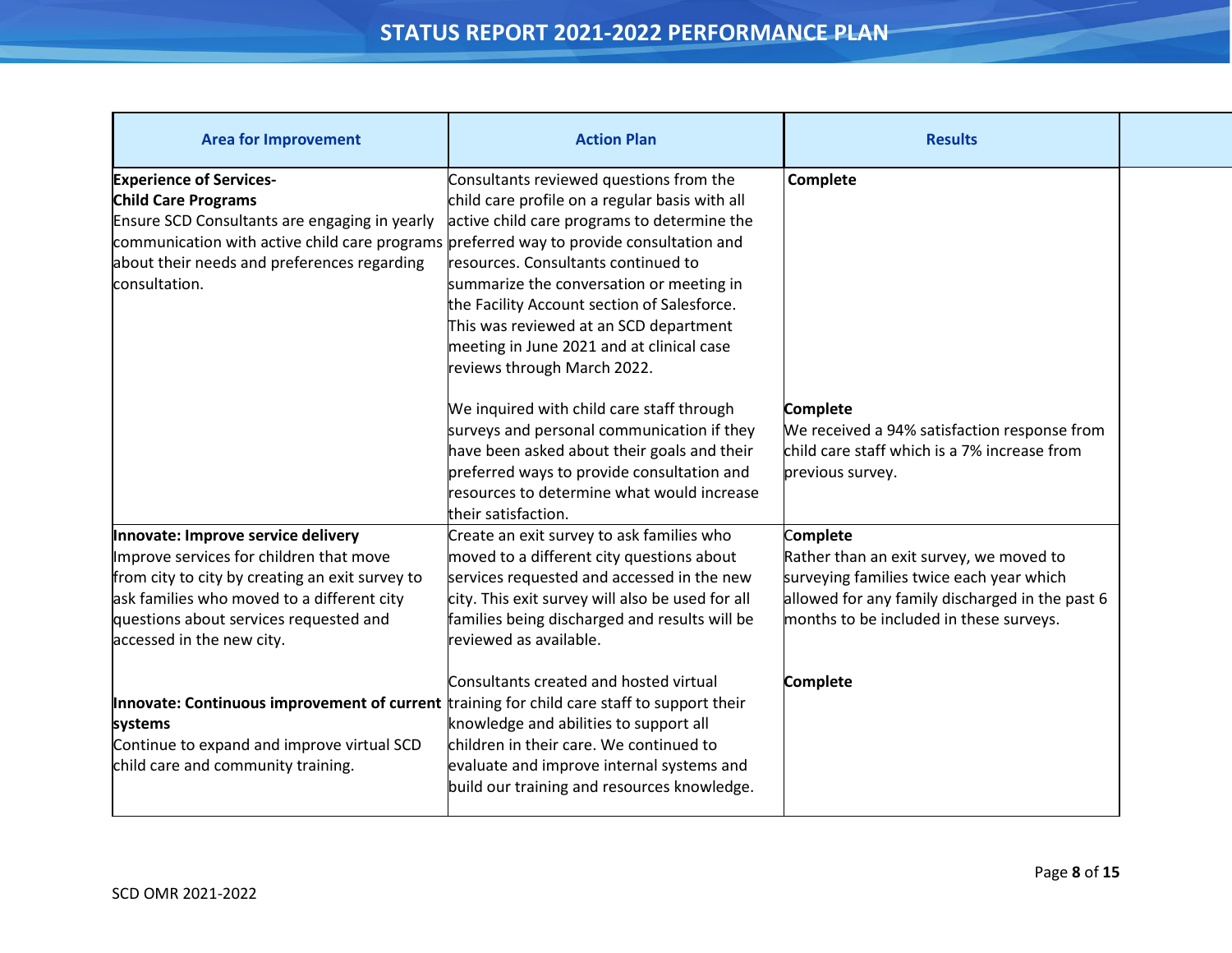#### **Service Access**

<span id="page-8-0"></span>j

| <b>Objective/Outcome</b>          | <b>Performance Indicator</b>                                           | <b>Target</b> | <b>Measure Applied</b> | <b>Achieved Outcome</b> |             |             |
|-----------------------------------|------------------------------------------------------------------------|---------------|------------------------|-------------------------|-------------|-------------|
|                                   | 2021-2022                                                              |               | To                     | 2021-2022               | 2020-2021   | 2019-2020   |
| All clients received service      | Percent of children referred to SCD                                    | 100% (from    | All new intakes        | <b>BSCD</b>             | <b>BSCD</b> | <b>BSCD</b> |
|                                   | within 3 months of their referral who have the initial intake process, | <b>MCFD</b>   |                        | 100%                    | 100%        | 99.5%       |
| date                              | including a support guide,                                             | contract)     |                        | 155/155                 | 120/120     | 150/151     |
|                                   | completed within three months of                                       |               |                        | <b>VSCD</b>             | <b>VSCD</b> | <b>VSCD</b> |
|                                   | the referral date.                                                     |               |                        | 100%                    | 100%        | 100%        |
|                                   |                                                                        |               |                        | 359/359                 | 241/241     | 331/331     |
| BCCFA strives to provided         | % of respondents that answer                                           | 90%           | Parents/               | <b>SCD</b>              | <b>SCD</b>  |             |
| services in our clients preferred | "agree" or "strongly agree" to: We                                     |               | Guardians of all       | 88%                     | 94%         |             |
| language                          | were able to receive services in our $\mid$                            |               | active clients who     | 240/273                 | 274/293     |             |
|                                   | preferred language                                                     |               | respond to agency      |                         |             |             |
|                                   |                                                                        |               | survey                 | <b>SCD</b>              | <b>SCD</b>  |             |
|                                   | % of respondents that answer                                           | 90%           |                        | 74%                     | 84%         |             |
|                                   | "agree" or "strongly agree" to: It                                     |               |                        | 202/274                 | 245/293     |             |
|                                   | was quick and easy for us to                                           |               |                        |                         |             |             |
|                                   | access services                                                        |               |                        |                         |             |             |

#### **Summary Analysis**

Both VSCD and BSCD saw their intake numbers rise back to pre-pandemic levels over this past year. We experienced referrals coming in much later than in the past due to the impacts of the pandemic with families shifting their work to at home or a hybrid model with more flexibility. We did our best to continue to prioritize children to have an experience in a preschool program before entering Kindergarten no matter when their referral came in. We saw a slight decrease in satisfaction from families regarding receiving services in their preferred language. We included a response option of 'neutral' for the first time this year which represented the percentage of the decrease. We will continue to ensure interpreters and translated materials are available for all children and their families. We also saw a decrease in family's satisfaction of the speed and ease of accessing, a decrease which is also represented in the neural responses. We will continue to work with families to understand how to increase the ease and speed of accessing services. **See 2022-2023 Performance Improvement Plan**

 2020-2021 BCCFA implemented a standard set of core questions for the client experience survey and therefore there are some new questions throughout the survey for the previous and current year for SCD which have provided new outcomes for the program to measure.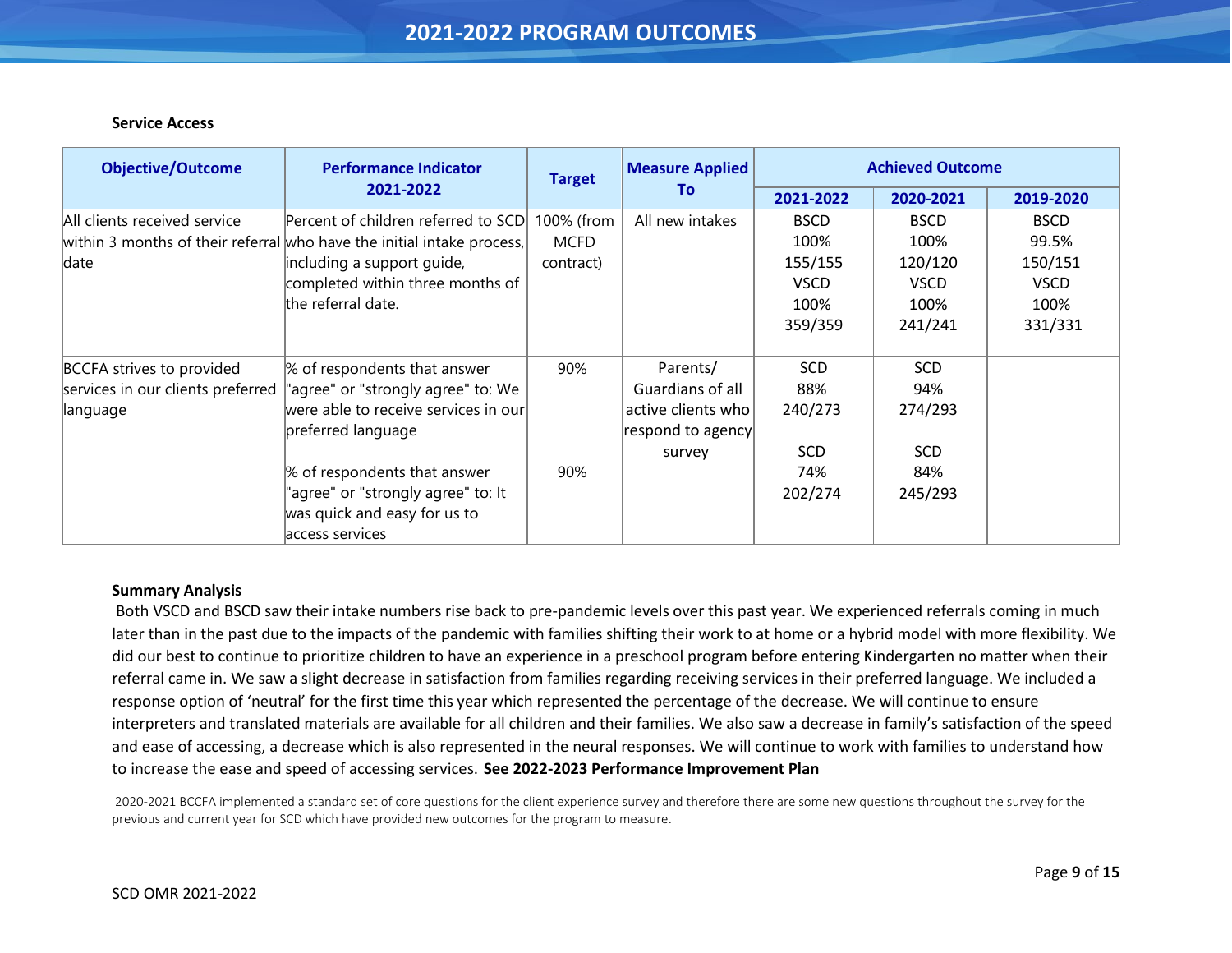#### **Resources used to achieve results for the person served (efficiency)**

| <b>Objective/Outcome</b>        | <b>Performance Indicator</b>                                     | <b>Target</b> | <b>Measure Applied</b> | <b>Achieved Outcome</b> |              |             |
|---------------------------------|------------------------------------------------------------------|---------------|------------------------|-------------------------|--------------|-------------|
|                                 | 2020-2021                                                        |               | Τo                     | 2021-2022               | 2020-2021    | 2019-2020   |
|                                 | Consultants spend at least 50% Consultant's time spent in direct | 50%           | AII SCD                | <b>BSCD</b>             | <b>BSCD</b>  | <b>BSCD</b> |
| of their time on direct client- | client-related intervention as                                   |               | consultants            | 55%                     | 58%          | 56%         |
| related intervention            | defined by MCFD                                                  |               |                        | <b>VSCD</b>             | <b>VSCD</b>  | <b>VSCD</b> |
|                                 | Direct service hours                                             |               |                        | 48%                     | 46%          | 48%         |
|                                 | Consultants train at least 1200 Number of participants provided  | VSCD:         | All SCD                | <b>VSCD</b>             | <b>VSCD</b>  |             |
| participants each year in       | training and education by                                        | 1200          | consultants            | 1,341                   | 1,315        |             |
| Vancouver                       | Consultant's as defined by MCFD                                  | participants  |                        | participants            | participants |             |
|                                 | -training and education                                          |               |                        |                         |              |             |
| Consultants train at least 400  | Number of participants provided                                  | BSCD:         | All SCD                | <b>BSCD</b>             | <b>BSCD</b>  |             |
| participants each year in       | training and education by                                        | 400           | consultants            | 468                     | 482          |             |
| Burnaby                         | Consultant's as defined by MCFD                                  | participants  |                        | participants            | participants |             |
|                                 | -training and education                                          |               |                        |                         |              |             |

#### **Summary Analysis**

<span id="page-9-0"></span>j

VSCD's direct client-related intervention increased by 2% this past year for a total of 48%. During the year the Vancouver team had to replace 6 staff due to retirement, maternity and other leaves which impacted our ability to fully meet our direct client-related intervention target. We strive to maintain a full complement of staff and are committed to meet the target of 50% in the coming year. Burnaby SCD was able to achieve the target by reaching 55% direct client-related intervention. Our SCD consultants continued their amazing work with virtual workshops and training for the child care community. The feedback from the child care community continues to be very positive so we have decided to maintain virtual education and workshops. The SCD consultants were able to offer unique and cutting-edge education sessions to community professionals and child care providers through the virtual platform. One of our high-profile speakers was Lisa Dion, the founder and President of Synergetic Play Therapy Institute. She is an international teacher, the creator of Synergetic Play Therapy, host of the Lessons from the Playroom podcast and webinar series and the author of Aggression in Play Therapy: A Neurobiological Approach for Integrating Intensity. Another speaker was Shelley Moore who is a published author and inclusive education thought leader; she presented her workshop 'The Evolution of Inclusion'.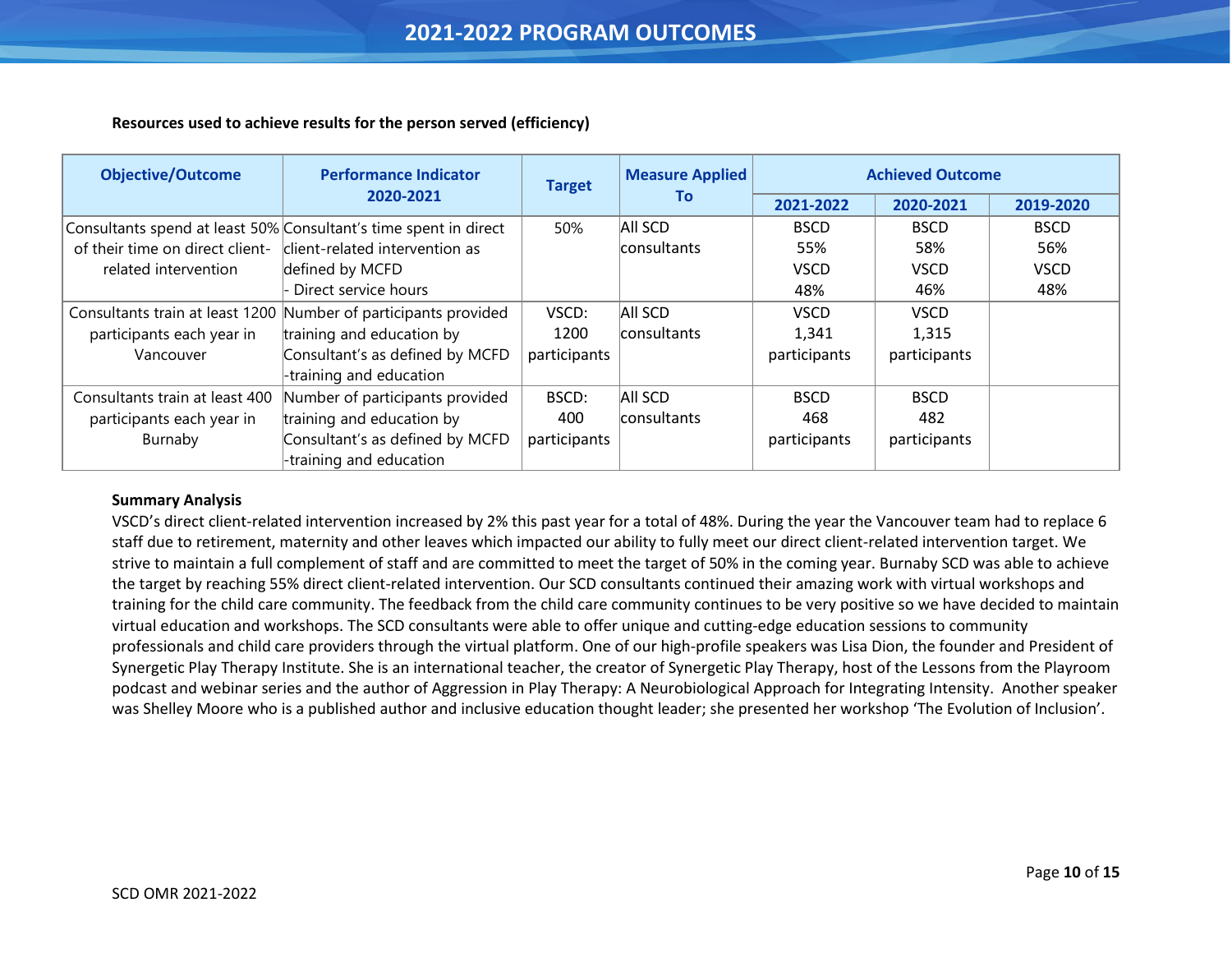#### **Results achieved for the person served (effectiveness)**

| <b>Objective/Outcome</b>      | <b>Performance Indicator 2020-</b> | <b>Target</b> | <b>Measure Applied To</b> | <b>Achieved Outcome</b> |                |                 |
|-------------------------------|------------------------------------|---------------|---------------------------|-------------------------|----------------|-----------------|
|                               | 2021                               |               |                           |                         | 2020-2021      | 2019-2020       |
| SCD consultants provide       | Percentage of respondents that     | 90%           | all child care staff      | <b>SCD 94%</b>          | <b>SCD 94%</b> | <b>BSCD 75%</b> |
| knowledge to increase their   | indicate "agree" or "strongly      |               | participating in the      | 77/82                   | 30/32          | 9/12            |
| capacity around inclusion     | agree" to:                         |               | 2020/21 Community         |                         |                | <b>VSCD 94%</b> |
|                               | a. I have gained knowledge from    |               | Partner Survey            |                         |                | 15/16           |
|                               | the strategies and suggestions     |               |                           |                         |                |                 |
|                               | provided by our SCD Consultant.    |               |                           |                         |                |                 |
| By participating in the SCD   | % of respondents that indicated    | 90%           | Parents/ Guardians of     | <b>SCD 81%</b>          | <b>SCD 88%</b> |                 |
| program, children meet or     | "agree" or strongly agree" to: we  |               | all active clients who    | 220/273                 | 258/292        | N/A             |
| exceed their individual goals | have made progress toward our      |               | respond to agency         |                         |                |                 |
|                               | goals                              |               | survey                    |                         |                |                 |
| By participating in the SCD   | % of children and youth who        | 75%           | All clients who have      | <b>SCD 78%</b>          | <b>SCD 74%</b> | <b>SCD 76%</b>  |
| program, children meet or     | meet and exceed their individual   |               | had service for at least  | 205/263                 | 418/564        | 333/440         |
| exceed their individual goals | goals (MCFD contract target)       |               | 6 months in the 2020-     |                         |                |                 |
|                               |                                    |               | 2021 FY                   |                         |                |                 |

#### **Summary Analysis**

<span id="page-10-0"></span>j

The SCD consultants are continuing to provide effective consultation and support to increase child care staff capacity around inclusion. We asked parents and guardians for the second time about the progress made towards their child's goals and we had a positive response rate of 81% which is a slight decrease from last year. We plan to monitor parent satisfaction in this area as we are as we develop our agency wide implementation plan of CanChild's F-words for Child Development. The F-words focus on six key areas of child development. Recognizing that no one factor is more important than another, the hope is to encourage people in the childhood disability field to adopt this way of thinking and apply these concepts in their work with children and their families. Also noted in this section is the effectiveness of SCD consultants to set measurable goals for children and we had a 78% success rate this past year. As we move forward with the F-words implementation we will continue to work with families and child care programs to ensure we are setting measurable goals and providing meaningful strategies and resources to meet the targets. **See 2022-2023 Performance Improvement Plan**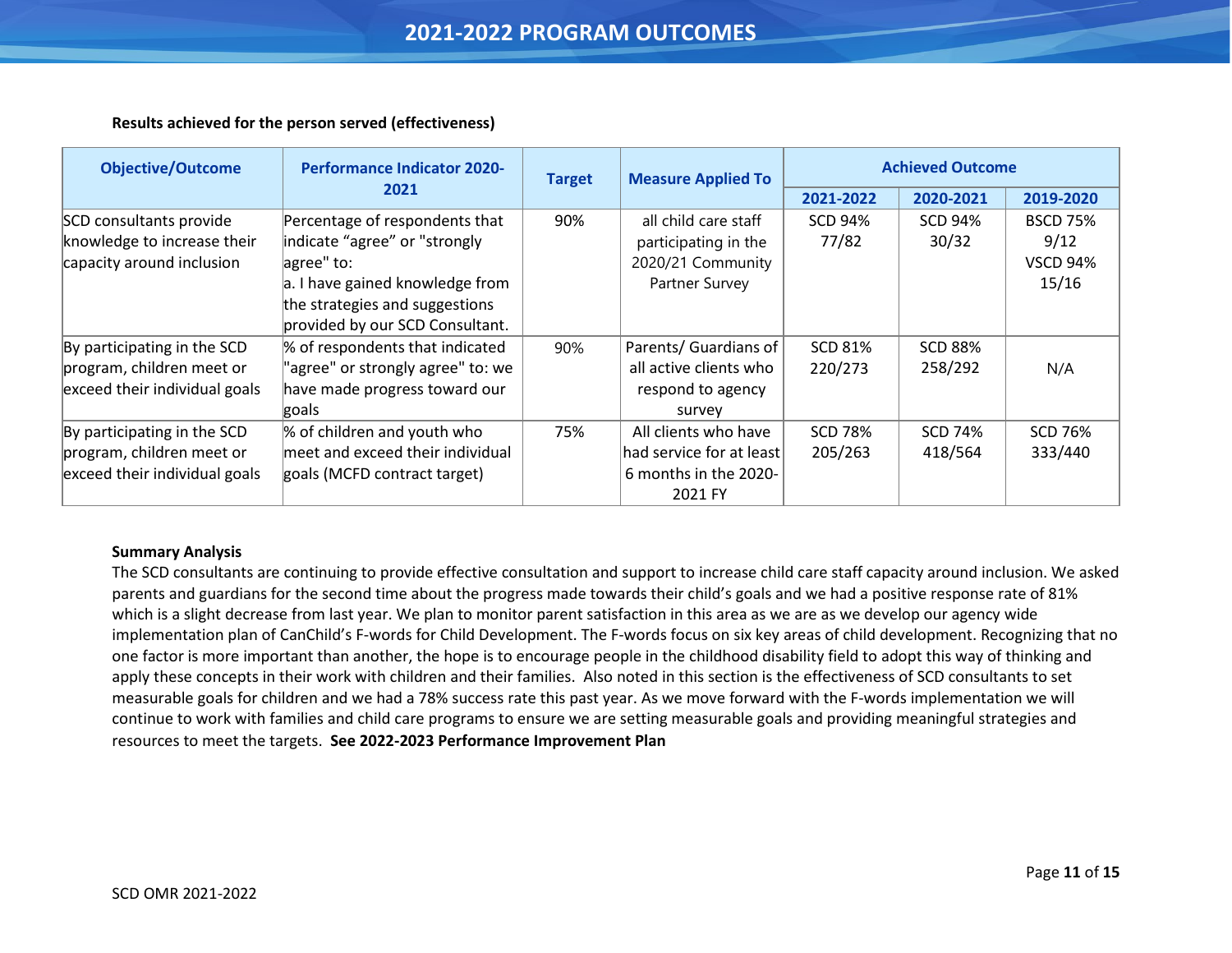#### **Experiences of services received and other feedback – persons served**

| <b>Objective/Outcome</b>                                                                         | <b>Performance Indicator</b>                                                                                                                                  | <b>Target</b> | <b>Measure Applied To</b>                                                      | <b>Achieved Outcome</b>   |                           |                                                        |
|--------------------------------------------------------------------------------------------------|---------------------------------------------------------------------------------------------------------------------------------------------------------------|---------------|--------------------------------------------------------------------------------|---------------------------|---------------------------|--------------------------------------------------------|
|                                                                                                  |                                                                                                                                                               |               |                                                                                | 2021-2022                 | 2020-2021                 | 2019-2020                                              |
| The SCD program provides<br>clear and understandable<br>linformation to all<br>parents/guardians | % of respondents that answer<br>"agree" and "strongly agree" to:<br>We have a clear understanding of<br>the supports and services available<br>from the BCCFA | 90%           | Parents/ Guardians of<br>all active clients who<br>respond to agency<br>survey | <b>SCD 79%</b><br>216/274 | <b>SCD 90%</b><br>251/280 | <b>BSCD 100%</b><br>15/15<br><b>VSCD 94%</b><br>49/52  |
| Parents/Guardians are always<br>involved in determining their<br>child's goals and strategies    | % of respondents that answer<br>"agree" and "strongly agree" to:<br>We were involved in developing<br>our goals, strategies and/or<br>service plan            | 100%          | Parents/ Guardians of<br>all active clients who<br>respond to agency<br>survey | <b>SCD 89%</b><br>244/274 | <b>SCD 93%</b><br>272/293 | <b>BSCD 100%</b><br>15/15<br><b>VSCD 100%</b><br>52/52 |
| Each BCCFA program provides<br>exceptional quality of service                                    | % of respondents that answered<br>"agree" and "strongly agree" to:<br>we were satisfied with the quality<br>of services we've received from<br>the BCCFA      | 90%           | Parents/ Guardians of<br>all active clients who<br>respond to agency<br>survey | <b>SCD 90%</b><br>245/272 | <b>SCD 93%</b><br>272/293 | <b>BSCD 100%</b><br>15/15<br><b>VSCD 86%</b><br>44/51  |

#### Summary Analysis

<span id="page-11-0"></span>j

The parent/guardian satisfaction survey results showed a decrease in positive response for the program providing clear and understandable information for all parents and guardians. The survey results also show a 4% drop in satisfaction in parents/guardians always being involved in determining their child's goals and strategies. As noted previously, we included a response option of 'neutral' for the first time this year which represented the percentage of the decrease in both of the above indicators. Our Centre-wide intake process will be a focus of improvement for the upcoming year as well as the F-words implementation which we believe will increase the satisfaction of both of these performance indicators. **See 2022-2023 Performance Improvement Plan**

*"While it took a bit of time to get access to the services, once we were able to join the program it was a life changing experience for the better. I am grateful to be able to work with caring and knowledgeable professionals that guided us."*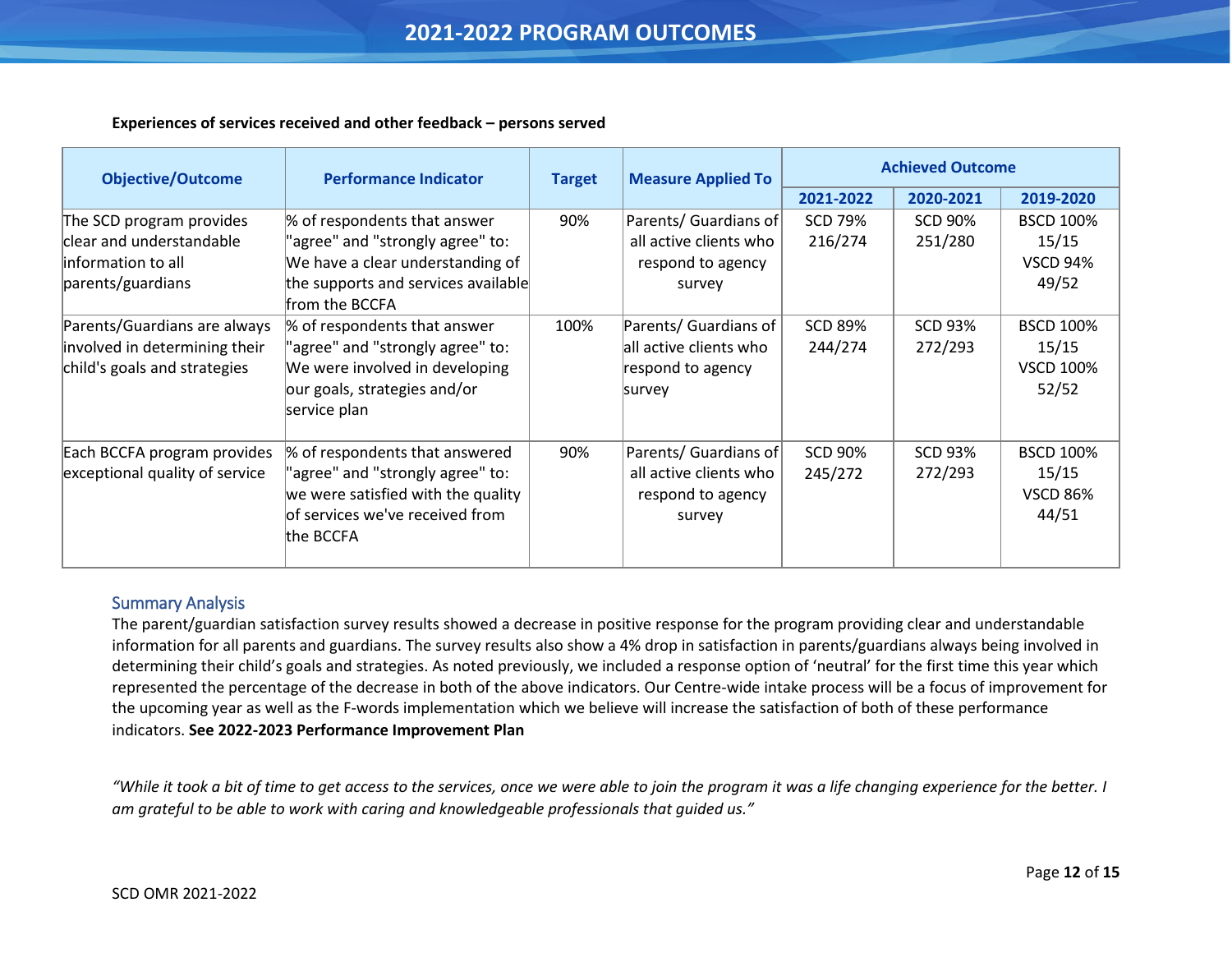#### **Experience of services received and other feedback - stakeholders**

| <b>Objective/Outcome</b>                                                                                               | <b>Performance Indicator</b>                                                                                                                                                                                                 | <b>Target</b> | <b>Measure Applied</b>                                                                        | <b>Achieved Outcome</b> |                         |                                                      |
|------------------------------------------------------------------------------------------------------------------------|------------------------------------------------------------------------------------------------------------------------------------------------------------------------------------------------------------------------------|---------------|-----------------------------------------------------------------------------------------------|-------------------------|-------------------------|------------------------------------------------------|
|                                                                                                                        | 2020-2021                                                                                                                                                                                                                    |               | To                                                                                            | 2021-2022               | 2020-2021               | 2019-2020                                            |
| Child care facilities receive<br>resources to meet their needs                                                         | % of respondents that indicated<br>'agree" or strongly agree" to: The<br>program consultant met my<br>preferred way to be provided<br>resources and consultation.                                                            | 90%           | all child care staff<br>participating in the<br>2021/22<br><b>Community Partner</b><br>Survey | <b>SCD 94%</b><br>78/83 | <b>SCD 87%</b><br>27/31 |                                                      |
| facilities work collaboratively<br>strategies                                                                          | SCD consultants and child care  % of respondents who indicate<br>agree or 'strongly agree' for: The<br>to determine goals and support program worked collaboratively<br>with me to determine goals and<br>support strategies | 90%           | all child care staff<br>participating in the<br>2021/22<br><b>Community Partner</b><br>Survey | <b>SCD 96%</b><br>80/83 | <b>SCD 94%</b><br>30/32 | <b>BSCD 75%</b><br>9/12<br><b>VSCD 100%</b><br>16/16 |
| SCD consultants provide a<br>variety of practical<br>adaptations, strategies and<br>activities to childcare facilities | % of respondents who indicate<br>'agree or 'strongly agree' for:<br>The program provided a variety of<br>practical adaptations, strategies<br>and activities to help meet each<br>child's goals and objectives               | 90%           | all child care staff<br>participating in the<br>2021/22<br>Community Partner<br>Survey        | <b>SCD 96%</b><br>79/82 | <b>SCD 91%</b><br>29/32 | <b>BSCD 73%</b><br>8/11<br><b>VSCD 81%</b><br>13/16  |

#### Summary Analysis

<span id="page-12-0"></span>j

As noted in our status report update, child care staff report an 94% satisfaction rate in being provided consultation and resources in their preferred way, this is a 7% increase in which we exceed our target. The SCD program exceeded the satisfaction targets for working with child care staff to collaboratively determine goals and support strategies as well as the provision of practical adaptations, strategies and activities to child care programs. We saw an increase in overall satisfaction from child care staff during the past year.

"*Excellent support system. Knowledgeable staff. Love how you make visuals for the program and provide other support toys for the program."* "*We think you have great resources, your staff are friendly, insightful, and work well alongside the families and children and us."*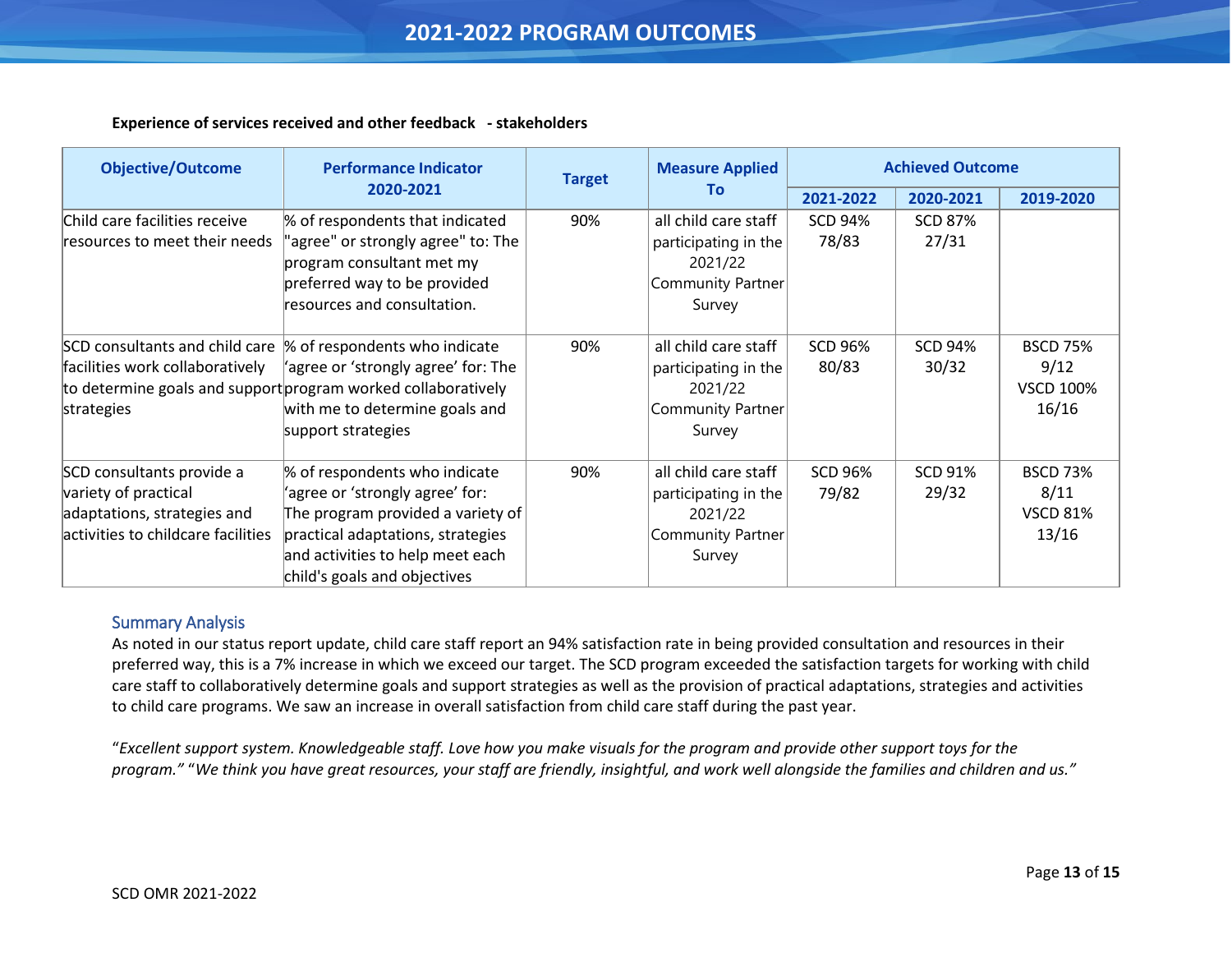<span id="page-13-0"></span>

| <b>BCCFA Strategic Priorities</b>                           | <b>Objective</b>                                                                                                                                                                                                                                                                                                         | <b>Key Activities/Targets</b>                                                                                                                                                                                                                                                                                                                                                                                                                                                                                                                              |
|-------------------------------------------------------------|--------------------------------------------------------------------------------------------------------------------------------------------------------------------------------------------------------------------------------------------------------------------------------------------------------------------------|------------------------------------------------------------------------------------------------------------------------------------------------------------------------------------------------------------------------------------------------------------------------------------------------------------------------------------------------------------------------------------------------------------------------------------------------------------------------------------------------------------------------------------------------------------|
| Client: Make it quick and easy for us to access<br>services | Service Access – Families:<br>Families will be able to sign one consent to<br>obtain and release form when they start with<br>any program at the Centre and it will be<br>renewed annually by one program. Programs<br>will work together to ensure families are able<br>to do this in an efficient and streamlined way. | The Centre-wide consent working group will<br>continue to streamline and collaborate on<br>processes and documents. We will work<br>together to ensure we improve the efficiency of<br>the initial signing and renewal of obtain and<br>release consents for all programs. The target<br>remains 90% satisfaction response rate.                                                                                                                                                                                                                           |
| Client: Centre services on our needs and<br>preferences     | <b>Experience of Services-Families:</b><br>We will ensure that Parents/Guardians are<br>always involved in determining their child's<br>goals and strategies.<br>By participating in the SCD program, children<br>meet or exceed their individual goals                                                                  | We will develop our agency wide<br>implementation plan of CanChild's F-words for<br>Child Development. This will include an<br>updated to the goal setting template to include<br>the F-words. We will continue to work with<br>families and child care programs to ensure we<br>are setting measurable goals and providing<br>meaningful strategies and resources to make<br>progress towards the goals. Our targets are<br>parent satisfaction rates of 100% of being<br>involved in goal setting and 90% of making<br>progress towards achieving goals. |